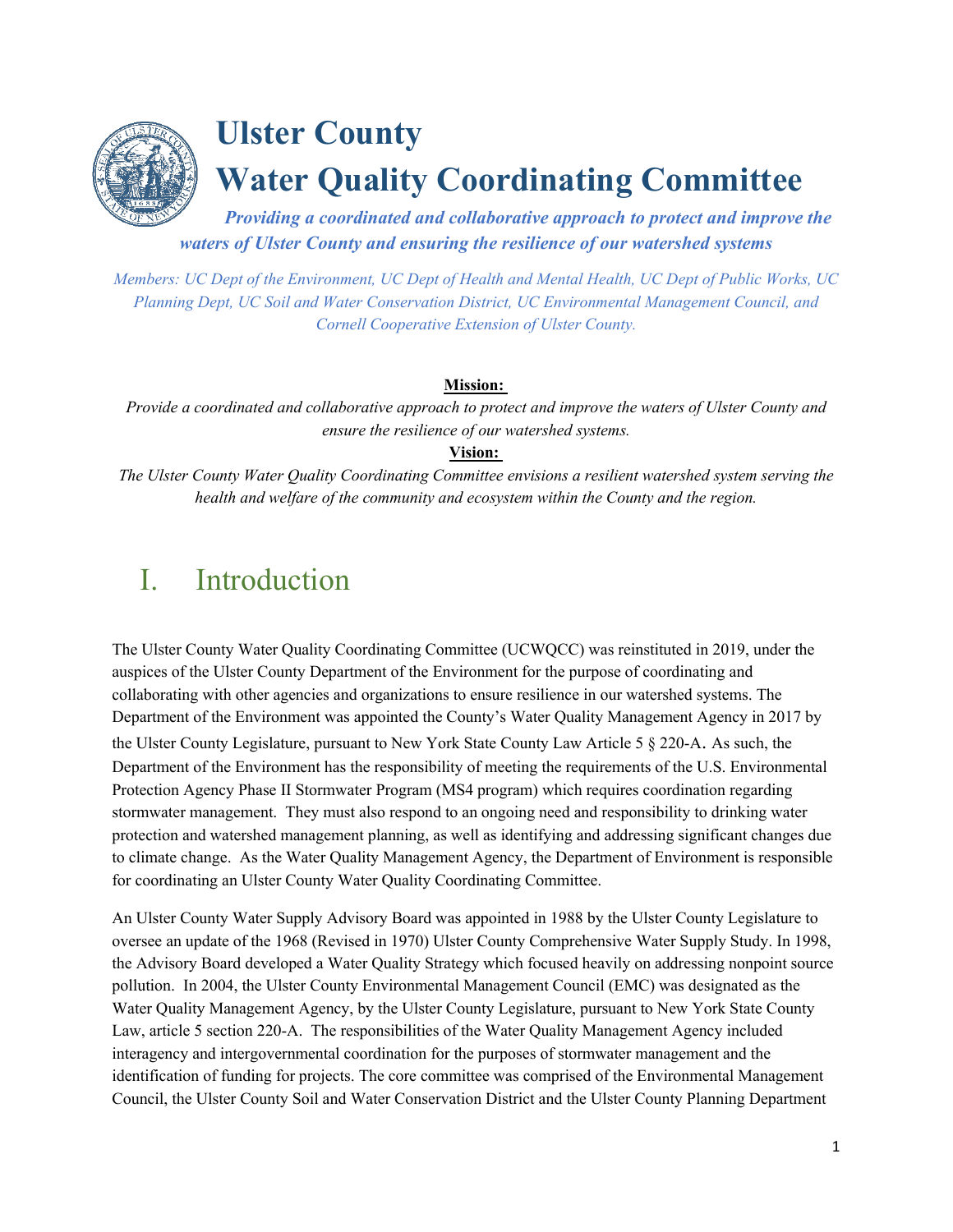and Cornell Cooperative Extension. In 2005, the EMC developed a new Water Quality Management Strategy focused on a coordinated, interagency approach to non-point source pollution. The designation of the EMC as the Water Quality Management Agency was rescinded by the Ulster County Legislature with respect for the fact that the EMC was comprised of volunteer directors and advisory personnel, and did not have the professional staff or funding to succeed as the Water Quality Management Agency.

This report is organized into three sections:

- 1. Introduction and Local History
- 2. 2020 Watershed Roundtable
- 3. 2020 Ulster County WQCC

The 2020 Ulster County WQCC section provides a summary of the activities of the UCWQCC for the year and a link to the UCWQCC webpage, hosted by the Ulster County Department of the Environment.

## II. 2020 Watershed Roundtable

On March 5th, 2020 The UCWQCC co-hosted a Watershed Roundtable with local watershed groups (including; Lower Esopus Watershed Partnership, Rondout Creek Watershed Alliance, Wallkill River Watershed Alliance) that was open to governmental organizations, community partners, non-profits, and other groups working on water related issues in Ulster County watersheds. The event was very well attended. County Executive Pat Ryan introduced the event, Then Laura Finestone (Rondout Creek Watershed Alliance) and Mary McNamara (Lower Esopus Watershed Partnership) spoke on building relationships and capacity within organizations in Ulster County Watersheds. Amanda LaValle (Ulster County Department of the Environment) spoke of the opportunity to work together and build capacity and the resources that Ulster County offers. Jared Buono (Cornell Cooperative Extension) spoke of the support of the County and continuing to lead in resiliency work.

Everyone in attendance had an opportunity to share one fact or accomplishment and one need or opportunity for their organization or watershed. This was accomplished in a round table format. The attendees were then grouped at different tables and completed a Needs and Opportunities Assessment that was presented back to the larger group. Questions that the group answered were as follows:

- What is your group/agency currently working on that relates to watershed management or water quality?
- What opportunities could improve watershed management or water quality?
- What needs and gaps are not being addressed?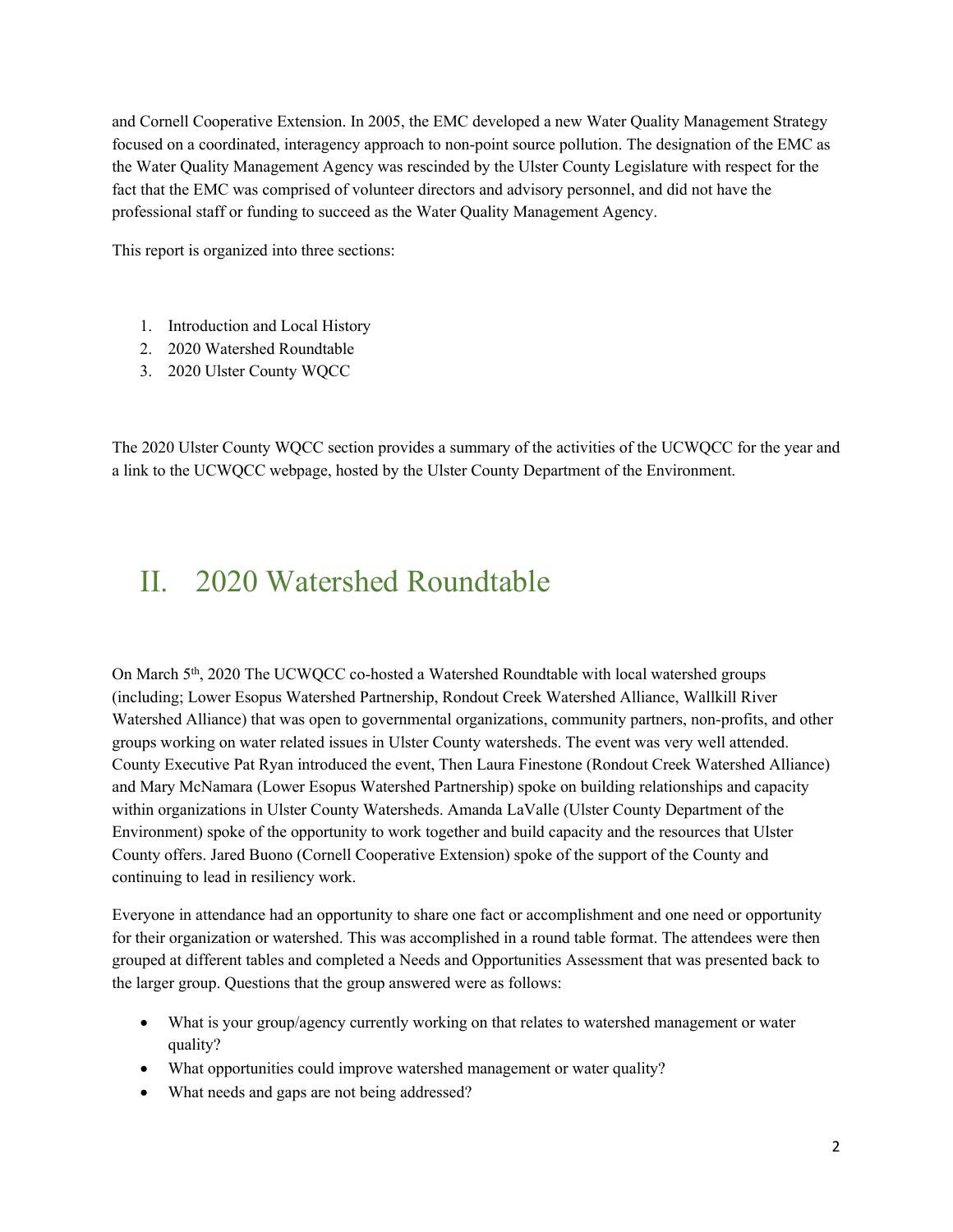• What emerging issues should we know about?

Common themes among the groups for each section were:

### **What is your group/agency currently working on that relates to watershed management or water quality?**

 $\triangleright$  Climate change, watershed planning, MS4 and stormwater management, ongoing outreach/education, buffer projects and assessment projects, disaster preparedness

#### **What opportunities could improve watershed management or water quality?**

 Watershed plans, state level work, resilience work, capacity and coordination, baseline water quality sampling

#### **What needs and gaps are not being addressed?**

 $\triangleright$  Funding (specific examples = matching funds, fiscal sponsorship, grant writing), maps/surveys, help with watershed plans, watershed working with municipalities, stormwater, groundwater

#### **What emerging issues should we know about?**

 Emerging contaminates, HABs, climate change, job issues, importance of clean water plans in NYS grant funding

# III. 2020 Ulster County WQCC

The 2020 UCWQCC was made up of the following organizations:

- **Cornell Cooperative Extension of Ulster County**
- Ulster County Department of the Environment
- Ulster County Department of Health
- Ulster County Department of Planning, Economic Development and Transportation
- Ulster County Department of Public Works
- **Ulster County Environmental Management Council**
- **Ulster County Soil and Water Conservation District**

The UCWQCC met 5 times in 2020 and followed through on the 2020 goal of hosting open meetings and inviting community partners, other agencies, and non-profits. In addition to the Watershed Roundtable in March, open meeting presentations included Drinking Water Source Protection Program (DWSP2, NYSDEC) and proposed NYS Stream Protection Legislation (RiverKeeper) on protecting Class C Streams. Topics that were discussed during the year included:

- The Lower Esopus Road Stream Crossing Assessment project
- Ulster County MS4
- Efforts to make the Lower Esopus more accessible through the clearing of large wood